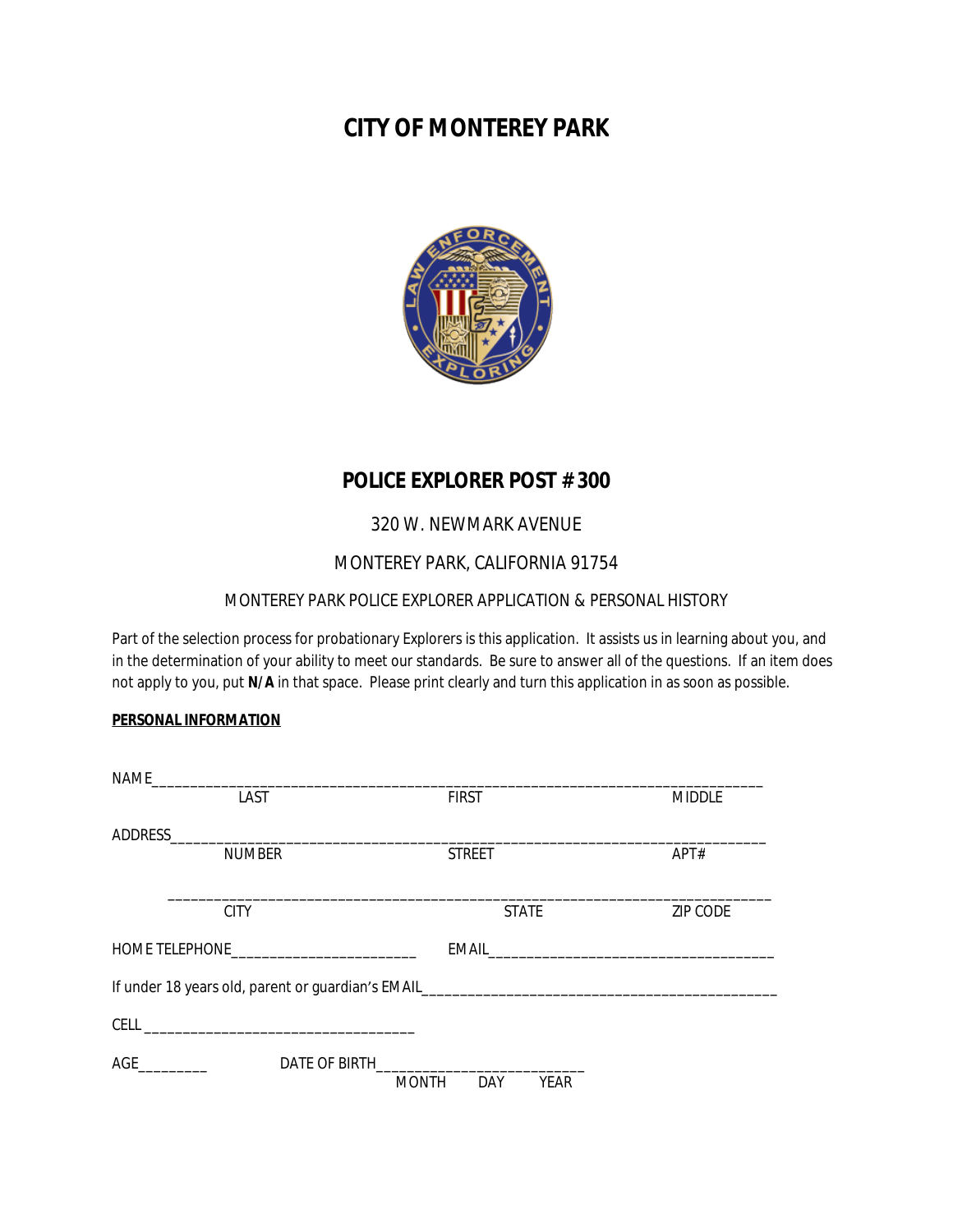| HEIGHT______________      | <b>WEIGHT_____________</b>                                      | HAIR COLOR___________________ |
|---------------------------|-----------------------------------------------------------------|-------------------------------|
|                           |                                                                 |                               |
|                           |                                                                 |                               |
| <b>FAMILY INFORMATION</b> |                                                                 |                               |
|                           | <b>NAME</b>                                                     |                               |
|                           |                                                                 |                               |
|                           |                                                                 |                               |
|                           |                                                                 |                               |
|                           |                                                                 |                               |
|                           |                                                                 |                               |
|                           |                                                                 |                               |
|                           |                                                                 |                               |
|                           |                                                                 |                               |
|                           |                                                                 |                               |
| YOUR RELIGIOUS            |                                                                 |                               |
|                           |                                                                 |                               |
|                           | If yes, provide name/address/agency, and position______________ |                               |
|                           |                                                                 |                               |
|                           | <b>EXPLORER APPLICANT'S EMPLOYMENT INFORMATION</b>              |                               |
|                           |                                                                 |                               |
|                           |                                                                 |                               |
|                           |                                                                 |                               |
|                           |                                                                 |                               |
|                           |                                                                 |                               |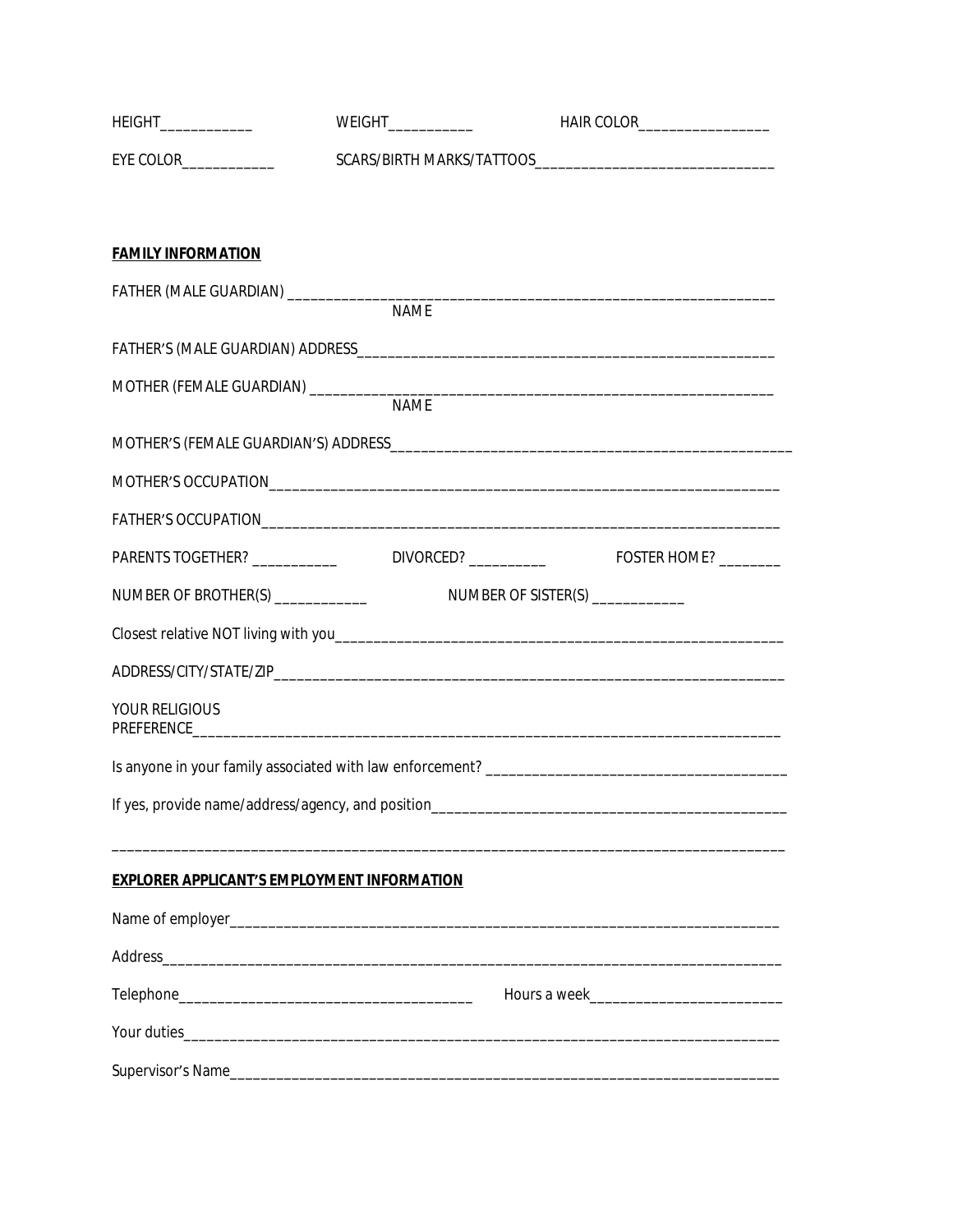# **MEDICAL INFORMATION**

| Special Medical                           |                                                                                   |  |  |  |
|-------------------------------------------|-----------------------------------------------------------------------------------|--|--|--|
|                                           | Allergic to any Medication(s) List Medication(s) List Medication(s)               |  |  |  |
|                                           |                                                                                   |  |  |  |
| <b>SCHOOL INFORMATION</b>                 |                                                                                   |  |  |  |
|                                           |                                                                                   |  |  |  |
|                                           |                                                                                   |  |  |  |
|                                           |                                                                                   |  |  |  |
|                                           |                                                                                   |  |  |  |
|                                           |                                                                                   |  |  |  |
|                                           | ,我们也不能在这里的时候,我们也不能会在这里,我们也不能会在这里,我们也不能会在这里的时候,我们也不能会在这里的时候,我们也不能会在这里的时候,我们也不能会在这里 |  |  |  |
|                                           |                                                                                   |  |  |  |
| What subject do you dislike the most/why? |                                                                                   |  |  |  |
| What do you like about school/why?        |                                                                                   |  |  |  |
|                                           |                                                                                   |  |  |  |
|                                           |                                                                                   |  |  |  |
| What do you dislike about school/why?     |                                                                                   |  |  |  |
|                                           |                                                                                   |  |  |  |
|                                           |                                                                                   |  |  |  |
| Do you plan to go to college?             |                                                                                   |  |  |  |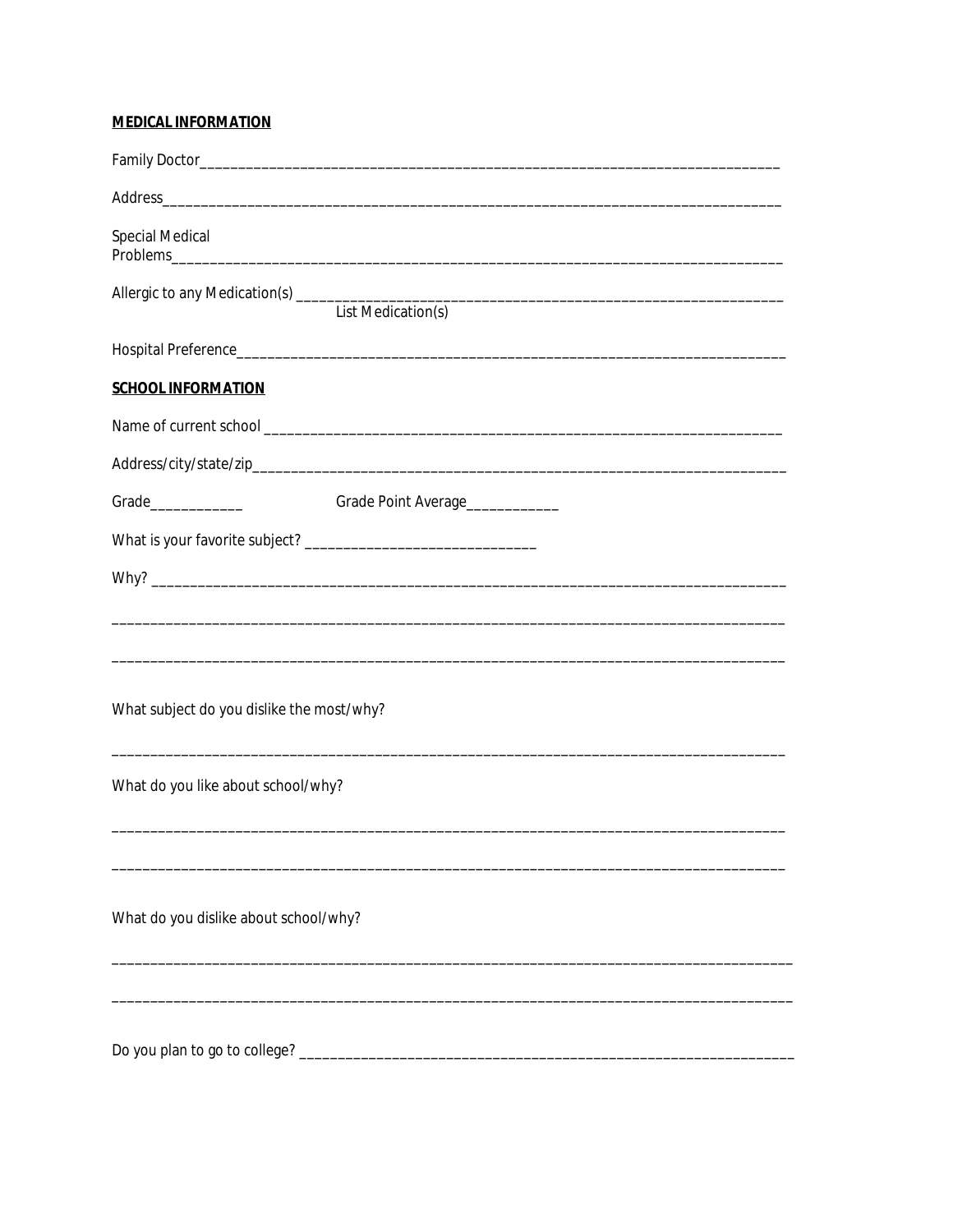### **PERSONAL INFORMATION**

|                                                                          |                             | Vehicle License Number___________________                                                                     |
|--------------------------------------------------------------------------|-----------------------------|---------------------------------------------------------------------------------------------------------------|
|                                                                          |                             |                                                                                                               |
|                                                                          |                             |                                                                                                               |
| Do you suffer from any physical or mental disorder? _________________    |                             |                                                                                                               |
| Have you been hospitalized during the last 3 years? ____________________ |                             |                                                                                                               |
| Do you own a firearm? _______________________                            |                             |                                                                                                               |
|                                                                          | attach to this application: | If you have answered yes to any of the listed above questions please explain on a separate sheet of paper and |
|                                                                          |                             | Do you know any current explorers? Who referred you? How did you hear about the police explorer program?      |
|                                                                          |                             |                                                                                                               |
|                                                                          |                             |                                                                                                               |
| teachers)                                                                |                             | References: List name, address, and phone number of three adults who know you well. (DO NOT list relatives or |
|                                                                          |                             |                                                                                                               |
|                                                                          |                             |                                                                                                               |
|                                                                          |                             |                                                                                                               |

#### **WRITTEN PARAGRAPH**

In a written printed paragraph, please tell us why you want to be a Law Enforcement Explorer with the Monterey Park Police Department. Think about this before you write. Use another page if you want or need to.

\_\_\_\_\_\_\_\_\_\_\_\_\_\_\_\_\_\_\_\_\_\_\_\_\_\_\_\_\_\_\_\_\_\_\_\_\_\_\_\_\_\_\_\_\_\_\_\_\_\_\_\_\_\_\_\_\_\_\_\_\_\_\_\_\_\_\_\_\_\_\_\_\_\_\_\_\_\_\_\_\_\_\_\_\_\_\_\_

\_\_\_\_\_\_\_\_\_\_\_\_\_\_\_\_\_\_\_\_\_\_\_\_\_\_\_\_\_\_\_\_\_\_\_\_\_\_\_\_\_\_\_\_\_\_\_\_\_\_\_\_\_\_\_\_\_\_\_\_\_\_\_\_\_\_\_\_\_\_\_\_\_\_\_\_\_\_\_\_\_\_\_\_\_\_\_\_

\_\_\_\_\_\_\_\_\_\_\_\_\_\_\_\_\_\_\_\_\_\_\_\_\_\_\_\_\_\_\_\_\_\_\_\_\_\_\_\_\_\_\_\_\_\_\_\_\_\_\_\_\_\_\_\_\_\_\_\_\_\_\_\_\_\_\_\_\_\_\_\_\_\_\_\_\_\_\_\_\_\_\_\_\_\_\_\_

\_\_\_\_\_\_\_\_\_\_\_\_\_\_\_\_\_\_\_\_\_\_\_\_\_\_\_\_\_\_\_\_\_\_\_\_\_\_\_\_\_\_\_\_\_\_\_\_\_\_\_\_\_\_\_\_\_\_\_\_\_\_\_\_\_\_\_\_\_\_\_\_\_\_\_\_\_\_\_\_\_\_\_\_\_\_\_\_

\_\_\_\_\_\_\_\_\_\_\_\_\_\_\_\_\_\_\_\_\_\_\_\_\_\_\_\_\_\_\_\_\_\_\_\_\_\_\_\_\_\_\_\_\_\_\_\_\_\_\_\_\_\_\_\_\_\_\_\_\_\_\_\_\_\_\_\_\_\_\_\_\_\_\_\_\_\_\_\_\_\_\_\_\_\_\_\_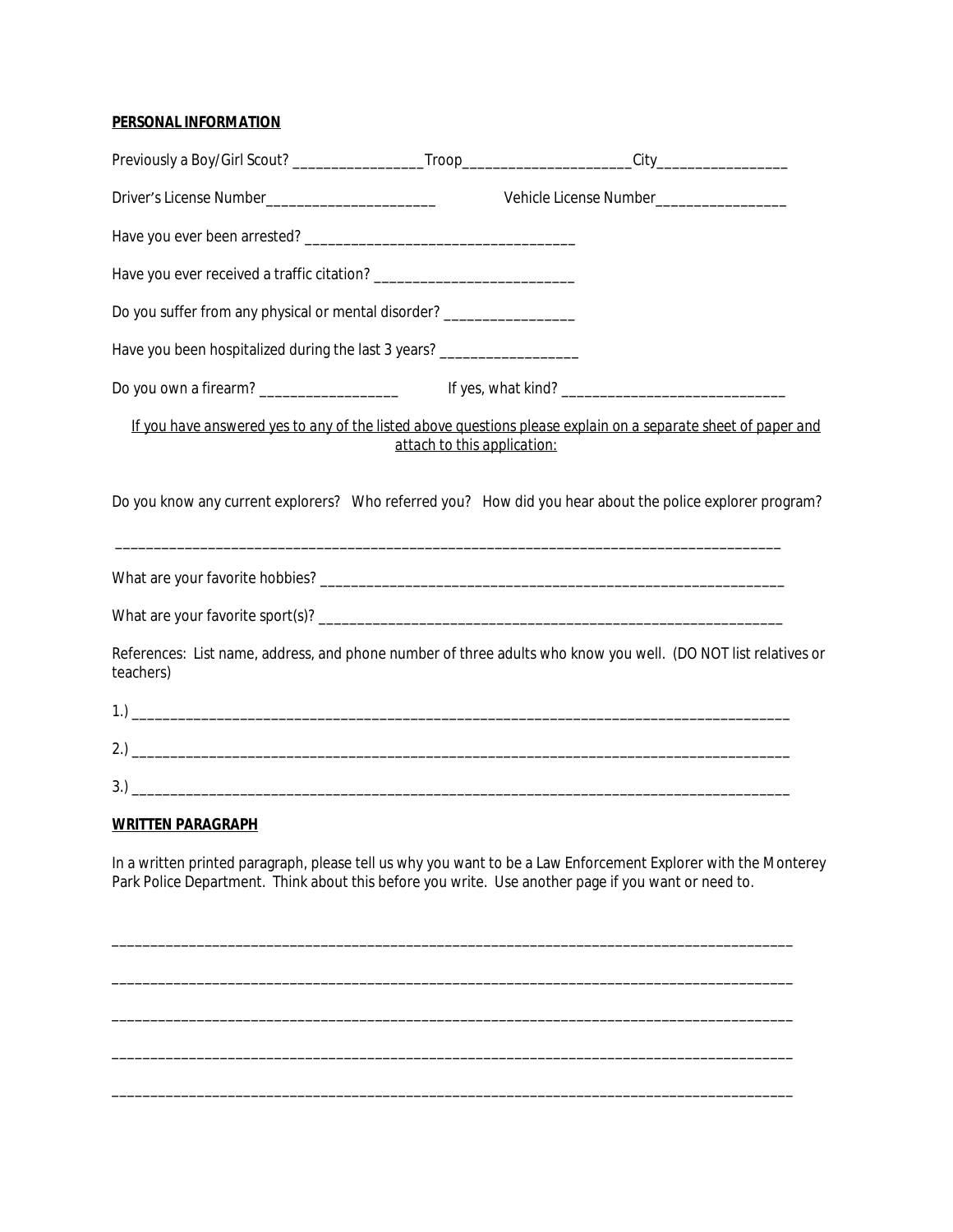# **Entry Questionnaire**

| What is your reason(s) for joining the Police Explorer Post?                                                              |
|---------------------------------------------------------------------------------------------------------------------------|
| Have you ever had any positive or negative contact with a Police Officer, other than related to this<br>program? Explain. |
| Have you ever received a citation or been arrested? Explain.<br>(Examples: Truancy, narcotics, vehicle violations etc.)   |
| What are you expecting to get out of the Explorer program?                                                                |
| What are your education goal(s)?                                                                                          |
| What are your career goal(s) and aspiration(s)?                                                                           |
|                                                                                                                           |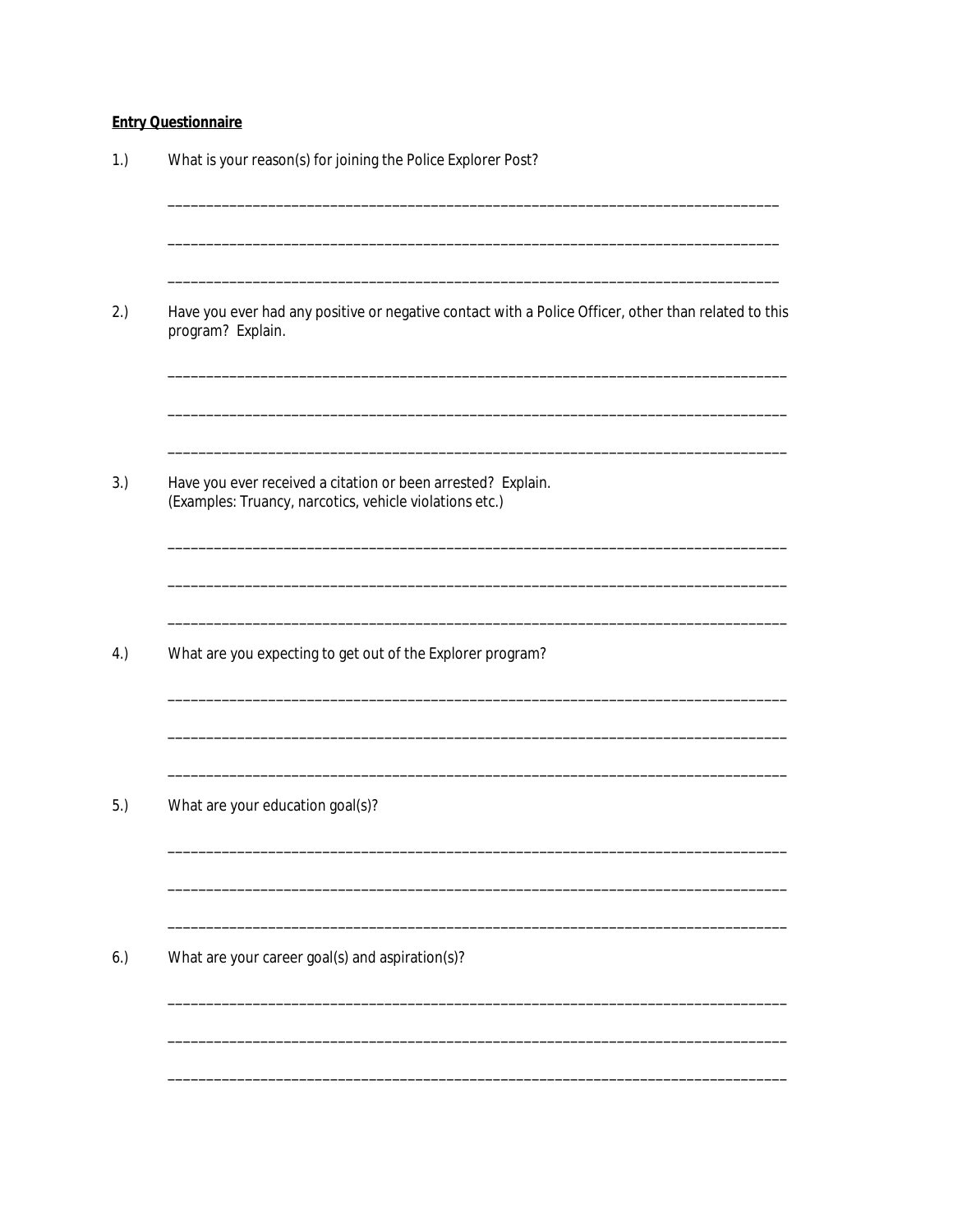*For the following questions, please circle one answer. If you answer anything other than never please explain. If you need to use an additional sheet of paper please do so.*

| 1.) |                                                                                        | Have you ever tried cigarettes or smoked cigarettes?            |                 |                                                                                                    |  |
|-----|----------------------------------------------------------------------------------------|-----------------------------------------------------------------|-----------------|----------------------------------------------------------------------------------------------------|--|
|     | Never                                                                                  | <b>Tried Once</b>                                               | Tried 2-5 Times | Used more than 5 Times                                                                             |  |
| 2.) | Have you ever seen marijuana in any form (i.e. plant, joint, packaged etc.) in person? |                                                                 |                 |                                                                                                    |  |
|     | Yes                                                                                    | No                                                              |                 |                                                                                                    |  |
| 3.) |                                                                                        | Have you ever smoked marijuana?                                 |                 |                                                                                                    |  |
|     | Never                                                                                  | <b>Tried Once</b>                                               | Tried 2-5 Times | Used more than 5 Times                                                                             |  |
| 4.) | Have you ever seen methamphetamine (Meth, ice crystals etc.) in person?                |                                                                 |                 |                                                                                                    |  |
|     | Yes                                                                                    | No                                                              |                 |                                                                                                    |  |
| 5.) | Have you ever used methamphetamine?                                                    |                                                                 |                 |                                                                                                    |  |
|     | Never                                                                                  | <b>Tried Once</b>                                               | Tried 2-5 Times | Used more than 5 Times                                                                             |  |
| 6.) | Have you ever seen cocaine (rock, crack etc.) in person?                               |                                                                 |                 |                                                                                                    |  |
|     | Yes                                                                                    | No                                                              |                 |                                                                                                    |  |
| 7.) |                                                                                        | setting? (i.e. with friends, experimenting, peer pressure etc.) |                 | Have you ever used alcohol beverages other than when allowed by an adult in a family party/holiday |  |

| Never | Tried Once | Tried 2-5 Times | Used more than 5 Times |
|-------|------------|-----------------|------------------------|
|       |            |                 |                        |